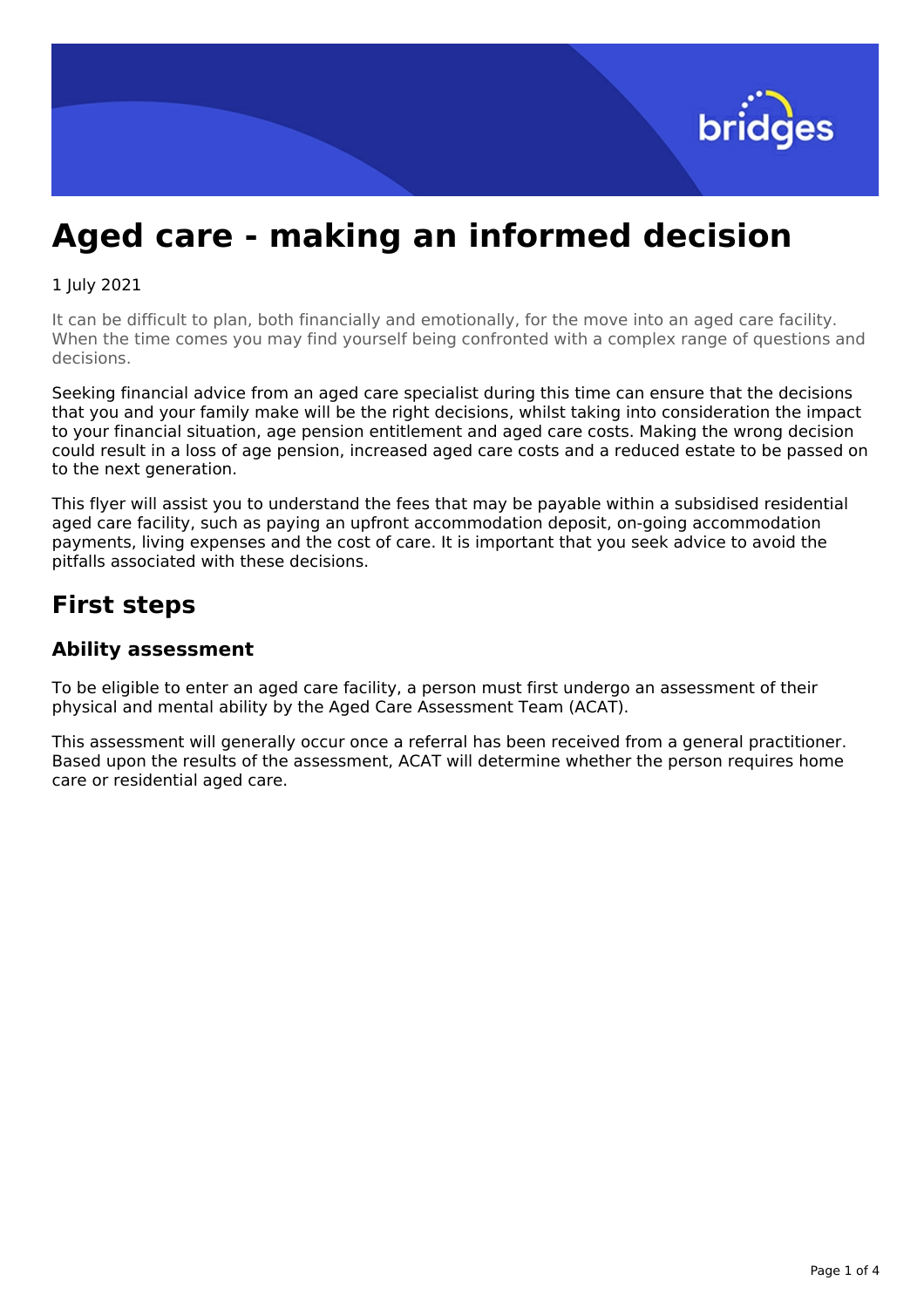

# **Financial assessment**

Once the ACAT assessment has been completed and the required level of care is established, the Department of Human Services (DHS) or Department of Veteran Affairs (DVA) will assess the resident's ability to pay fees for aged care accommodation and services.

Residents have to provide asset and income information and will need to complete a 'Residential Aged Care Calculation of your cost of care' form (Centrelink SA457 form) which outlines the resident's current financial position.

The financial assessment will consider the amount of income and assets that the resident has at the time that they enter aged care accommodation. It is important to note that failure to complete the form may result in the client being charged higher fees across the different categories.

Your financial adviser can help you to complete this form. They can also tell you if it is worthwhile to delay completing the form when negotiating the aged care fees upon entry into the aged care facility.

# **Types of fees**

Aged care homes charge a range of fees to cover care, accommodation costs and living expenses. These can vary enormously between facilities and from resident to resident. You may be charged for the care and services provided as follows: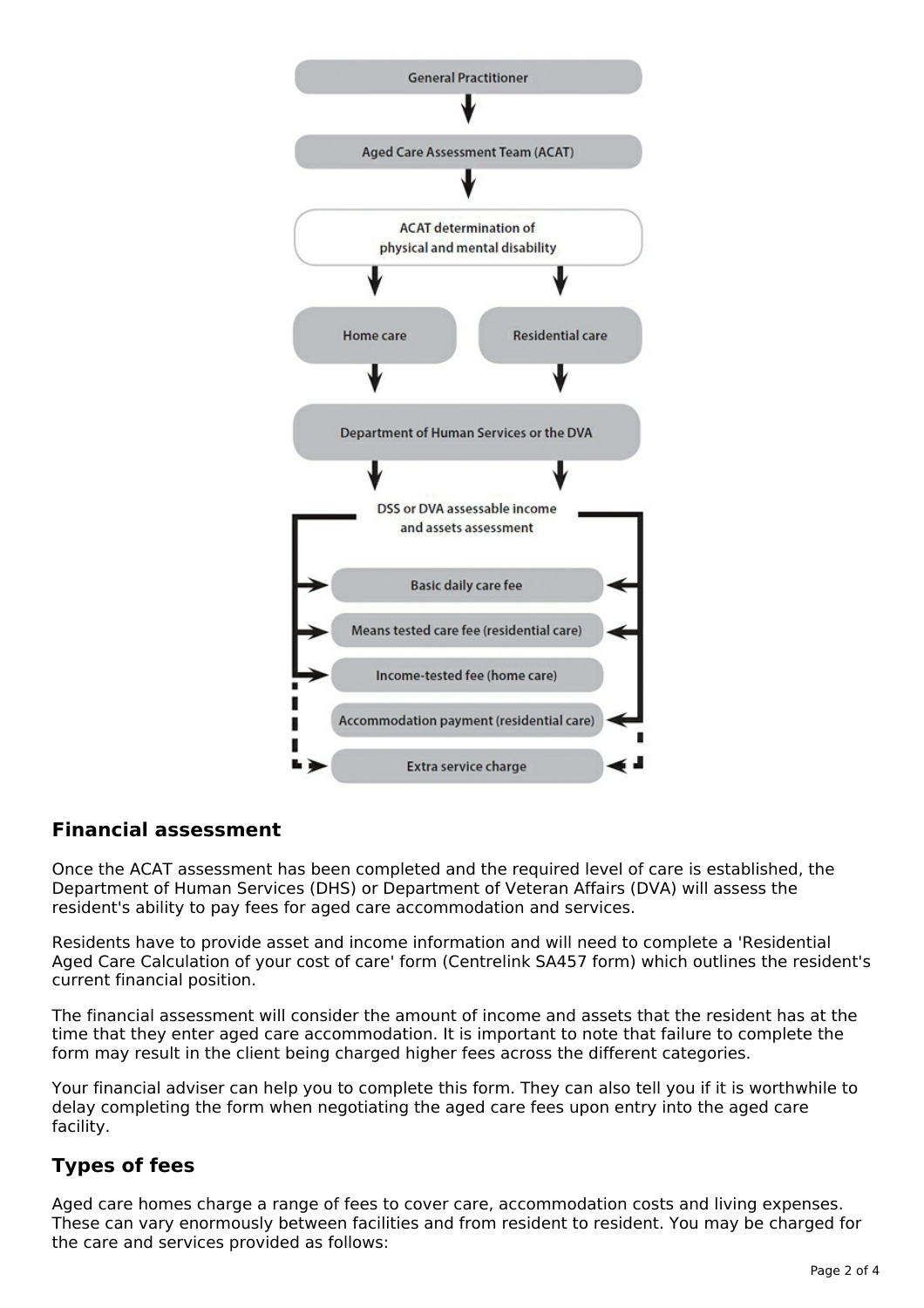- **Basic daily fee** as a contribution toward the costs of daily living.
- **Means tested care fee** as a contribution towards the cost of care.
- **Accommodation payment or contribution** as a payment of or contribution towards accommodation costs
- **Extra service fees** apply to residents occupying extra service places which provide a higher standard of accommodation services and food.

It is important that consideration is given to how a resident's assets and income are structured as this can have a direct impact on the amount of fees that they will be asked to pay upon entry and in the future. However, the level of daily fees and accommodation payments can be negotiated with the aged care providers.

#### **Basic daily fees**

Residents in aged care can be asked to pay a basic daily fee as a contribution towards living expenses such as meals and refreshments, cleaning, laundry, heating and cooling. The basic daily fee for all permanent residents who enter an aged care home is 85 per cent of the annual single basic age pension. This is the maximum fee for all residents.

**Maximum per day** Resident contribution (1 July 2021 to 19 September 2021) \$52.71

The basic daily fee is indexed on 20 March and 20 September each year in line with the indexation increases to the age pension. The current rates can be found at www.health.gov.au.

#### **Means tested care fee**

Residents in permanent aged care may be asked to pay a means-tested care fee in addition to the basic daily fee. Residents with a means tested amount (based on assessable assets and income) above the maximum accommodation supplement may be asked to pay a means-tested care fee.

There are annual and lifetime caps that apply to the means tested care fee, as follows:

#### **Caps**

Annual cap \$28,338.71 Lifetime cap \$68,012.98

**Note:** The basic daily fee does not count towards these caps.

The current rates can be found at www.health.gov.au.

#### **Accommodation payments**

Residents with sufficient assets and income may be asked to pay an accommodation payment. The Government sets the minimum assets a person must be left with if they pay at least part of their accommodation costs by refundable lump sum. A person cannot be asked to pay a refundable lump sum that would leave them with less than the minimum asset amount.

#### Minimum asset amount \$51,000\*

\* Per person for a couple and excludes the family home if a spouse remains within the home.

There are payment options for the accommodation payment. The accommodation payment can be paid as a:

- refundable lump sum
- daily payment
- combination of refundable lump sum and daily payment.

Where accommodation payments are payable, the amounts and payment methods can vary – they can be negotiated with the aged care provider but it cannot exceed the advertised amount.